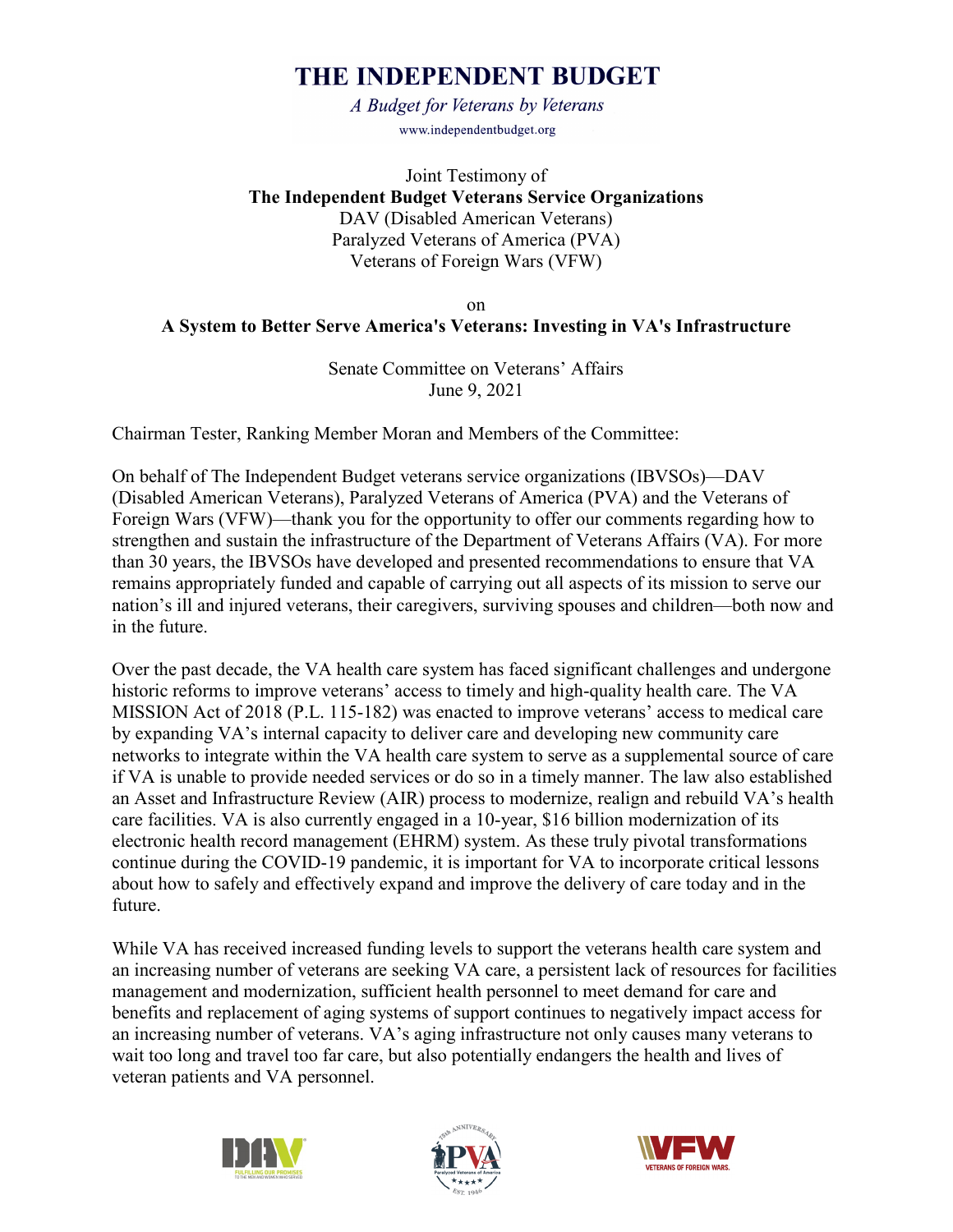For example, last November, "…at the Veterans Affairs Medical Center in West Haven, Conn., an aging campus built mostly in the 1940s and 1950s… what should have been a routine job [repairing a leaking pipe] ended in tragedy when an explosion occurred, killing both men and injuring three other people."<sup>[1](#page-1-0)</sup> Earlier this month, the G.V. (Sonny) Montgomery VA Medical Center in Jackson, Mississippi, announced the closing of its dialysis treatment center, "…due to an aging infrastructure and the requirement to provide high quality care to our patients."<sup>[2](#page-1-1)</sup> These are just two recent examples of how the failure of properly maintaining infrastructure can impact veterans access to care and present risks for employees. But many more examples can be found in GAO (U.S. Government Accountability Office) and VA's OIG (VA Office of Inspector General) reports that illustrate potentially avoidable delays in care and even life-safety issues.

#### **Overview of VA Health Care Infrastructure**

VA provides direct medical care to more than seven million veterans every year through an integrated system of over 1,750 access points, including medical centers, community outpatient clinics, Vet Centers, and community living centers. VA has more than 5,600 buildings with over 153 million square feet of space, much of which was built more than 50 years ago. To assess the costs of maintaining and updating this critical infrastructure, VA developed the Strategic Capital Investment Planning (SCIP) program in 2010 and first included it in the fiscal year (FY) 2012 budget submission. At that time, SCIP estimated VA would require approximately \$56 billion over the next 10 years to adequately maintain VA's health care infrastructure. However, despite the IBVSOs continually recommending increased funding for VA infrastructure, successive administrations and Congresses controlled by both parties failed to provide adequate funding on an annual basis to carry out the plan. As a result, last year's VA FY 2021 budget submission saw the SCIP estimate rise to approximately \$66 billion, a \$10 billion increase in the last decade. Unless there is a dramatic shift in the trajectory of funding and a strong commitment to systemically address this issue, VA's health care infrastructure will continue to degrade, further endangering the health and lives of veterans and VA staff and increasing VA's need to send veterans into the community for care.

#### **Asset and Infrastructure Review (AIR)**

 $\overline{a}$ 

The VA MISSION Act established the AIR process to undertake a systematic review of VA's medical facilities, develop an integrated strategy to deliver health care to enrolled veterans, and present a comprehensive plan to realign and modernize VA's health care infrastructure to achieve those goals. The IBVSOs and other stakeholders supported the AIR process because we were and remain convinced that an honest and accurate assessment of the requirements for VA health care capacity will validate the need to expand and modernize, rather than contract VA health care capabilities. The first steps in the AIR process have already taken place this year. In January 2022, VA will publish a list of facility recommendations and then an independent AIR Commission nominated by the president will review them. Both the AIR Commission and the president may consider modifications to VA's recommendations, but it will ultimately be up to Congress to approve or reject the recommendations in whole approximately two years from now.

<span id="page-1-0"></span><sup>1</sup> [https://www.nytimes.com/2020/11/13/nyregion/va-hospital-explosion.html](about:blank)

<span id="page-1-1"></span><sup>2</sup> [https://www.wjtv.com/news/veteran-patients-suing-g-v-sonny-montgomery-hospital-in-jackson](about:blank)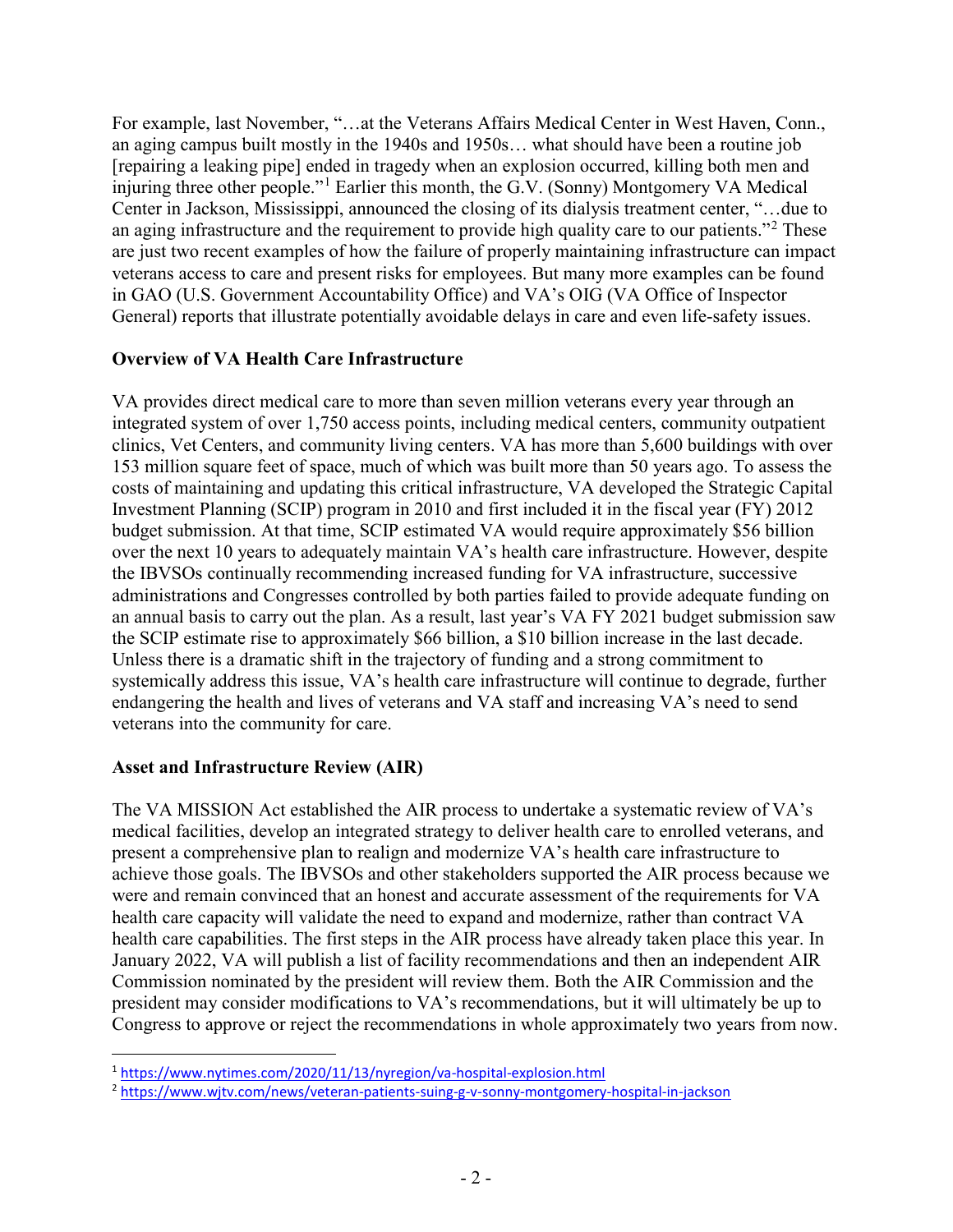If that plan is approved, it could finally produce the national consensus necessary to ensure consistent, full funding for VA's hospitals, clinics and other medical facilities.

## **Historic Opportunity for VA Health Care Infrastructure**

While the AIR process, if successful, will establish a long-term plan for VA's health care infrastructure, it remains vitally important that VA and Congress continue to commit sufficient resources to maintaining VA's existing facilities. The IB's budget and critical issue reports released earlier this year provide specific funding and policy recommendations to improve VA's construction and facility maintenance programs.<sup>[3](#page-2-0)</sup> VA and Congress should not wait for the results of the AIR commission to fund and execute existing maintenance, life-safety corrections, and necessary construction. Waiting an additional two years will only add to the already existing infrastructure backlog.

In addition, the president has proposed, and Congress is considering up to a \$2 trillion plan to repair, replace and modernize the nation's critical infrastructure. The proposal includes \$18 billion for VA hospitals to be utilized over the next ten years. The IBVSOs are very appreciative of the inclusion of VA hospitals among the numerous infrastructure proposals; and given the gap in funding identified by VA's SCIP process, such an infusion is certainly justified. However, given the current reforms and investments underway, we believe it's time to consider historical transformation rather than just incremental improvements.

The confluence of these two major initiatives over the next couple of years—the AIR process and a national infrastructure proposal—presents a historic opportunity to think beyond annual budget battles and consider the importance of the VA health care system to the nation. In addition to providing health care to enrolled veterans, VA also plays an essential role in the nation's biomedical research, medical education and national emergency response. To continue meeting these vital national purposes, Congress and the Administration should consider making once-in-a-generation investments, accompanied with comprehensive structural reforms of VA budgeting and management processes.

# **Problems with VA's Planning, Budgeting, Management and Oversight of Infrastructure**

While VA's SCIP process ostensibly provides a consolidated and prioritized list of all VA major construction, minor construction, non-recurring maintenance and lease projects, VA's budget request regularly fails to request the full SCIP funding estimates or priorities. The SCIP process does not provide a chronological list of anticipated repairs, renovations and replacements of facilities necessary to develop an actuarial schedule of facility lifecycle repair and replacement costs. At best, SCIP provides nonbinding suggestions to the VA budget process, which are regularly ignored, resulting in an ever-increasing backlog of overdue maintenance and construction projects. Furthermore, as long as funding for VA infrastructure remains part of its discretionary budget, it must compete with other VA health care and benefit delivery priorities in an era of rising deficits and debt, budget caps and sequestration. In this limited fiscal environment, VA is forced to choose between properly funding the maintenance of existing facilities or making overdue modernizations and expansions to meet veterans' future health care

<span id="page-2-0"></span> $\overline{a}$ <sup>3</sup> [http://www.independentbudget.org/117-congress](about:blank)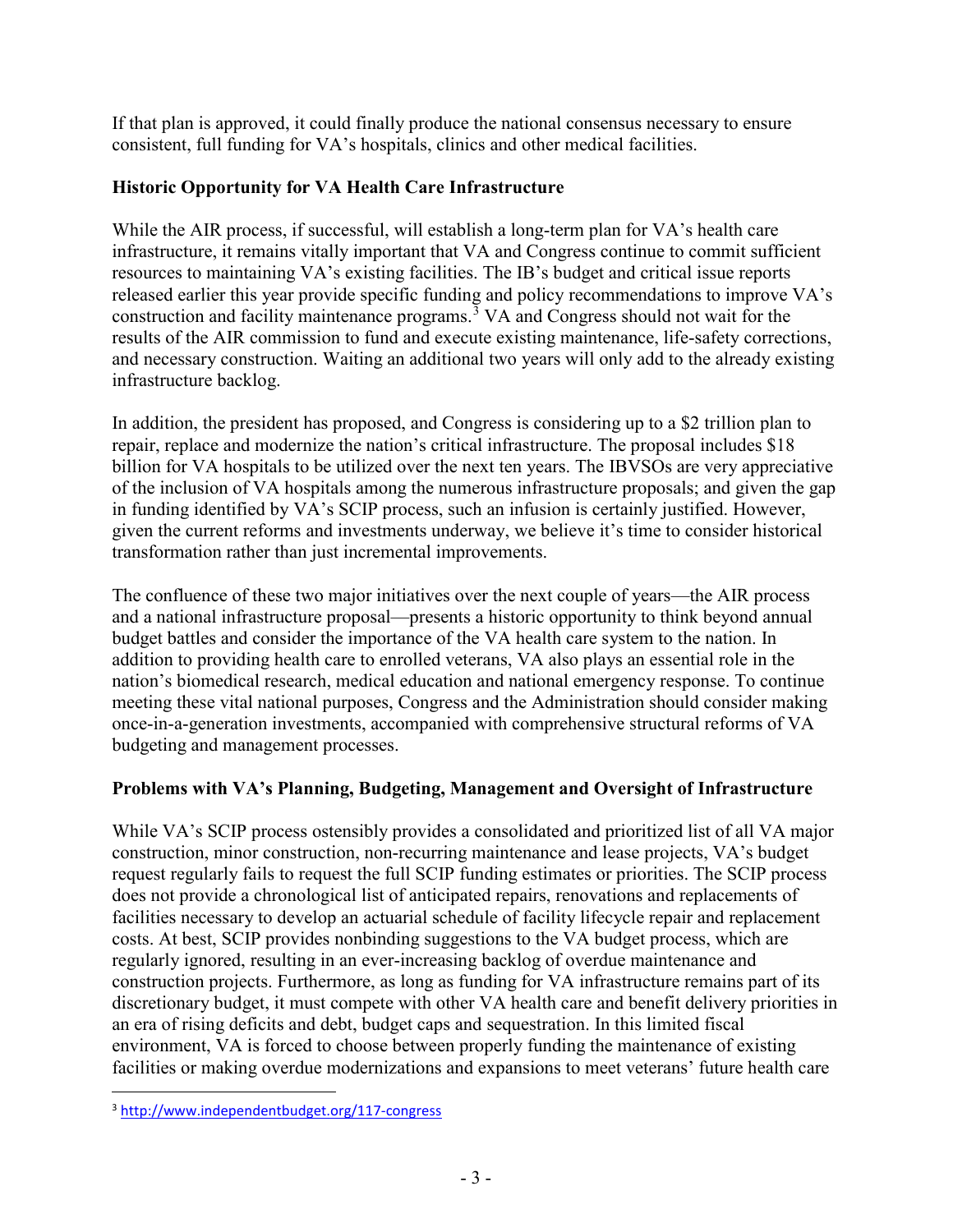needs. As a result, the annual discretionary appropriations process has resulted in more than two decades of inadequate funding and a rising backlog of critical VA health care construction projects and leasing requirements.

Inefficient VA construction management and congressional oversight procedures are obstacles to timely and cost-effective infrastructure maintenance and construction. Neither VA's Office of Construction and Facilities Management nor individual VA facilities have the manpower or expertise required to plan or oversee VA's infrastructure. VA's multi-step planning, contracting, funding and approval process is consistently plagued by delays and cost overruns, and low funding thresholds for minor construction and non-recurring maintenance (NRM), as well as PAYGO scoring rules, have unnecessarily limited clinical treatment.

In order to overcome VA's infrastructure challenges, Congress must not only provide significantly increased funding to fully address these long-standing issues, but also enact comprehensive planning, budgeting, management and oversight reforms to ensure more effective use of those funds.

## **Significant New Investment Needed to Sustain, Modernize and Expand VA Health Care**

The IBVSOs believe the time has come for historic new investments to sustain, modernize and expand VA's health care capacity. While the \$18 billion proposed in the Administration's infrastructure plan would make a valuable down payment, the true level of funding required over the next ten years according to VA's SCIP report is more than three times that amount. As previously discussed, full funding for VA would not only benefit the 9 million enrolled veterans, but it would also benefit the nation through VA's research, medical education and national emergency response functions.

In addition, the IBVOs believe VA should make generational investments to expand its research, long-term care, and specialized care capabilities, particularly for spinal cord injuries and disorders (SCI/D). VA should consider retrofitting, renovating and replacing veterans long-term care facilities (both VA Community Living Centers and State Veterans Homes) to mitigate against future health emergencies, improve the quality of life, expand non-institutional alternatives, and address geriatric-psychiatric and memory care needs for an aging veterans' population. We recommend that full funding be provided for the combined cost of all SCI/D design and construction projects in VA's system of facility project delivery. In addition, VA needs to dramatically increase funding to repair existing VA research facilities and construct new ones to better prepare VA and the nation to address critical health care needs and future health emergencies. Finally, VA should conduct a system-wide review of all its health care facilities and make improvements to fully achieve accessibility for those with disabilities as well as needed changes to accommodate gender-specific care delivery.

#### **VA Infrastructure Planning and Funding Reforms**

In conjunction with the historic funding investments, the IBVSOs recommend that VA significantly reform or replace the current SCIP process in order to provide greater transparency, establish predictability and ensure prioritization of future infrastructure projects. We recommend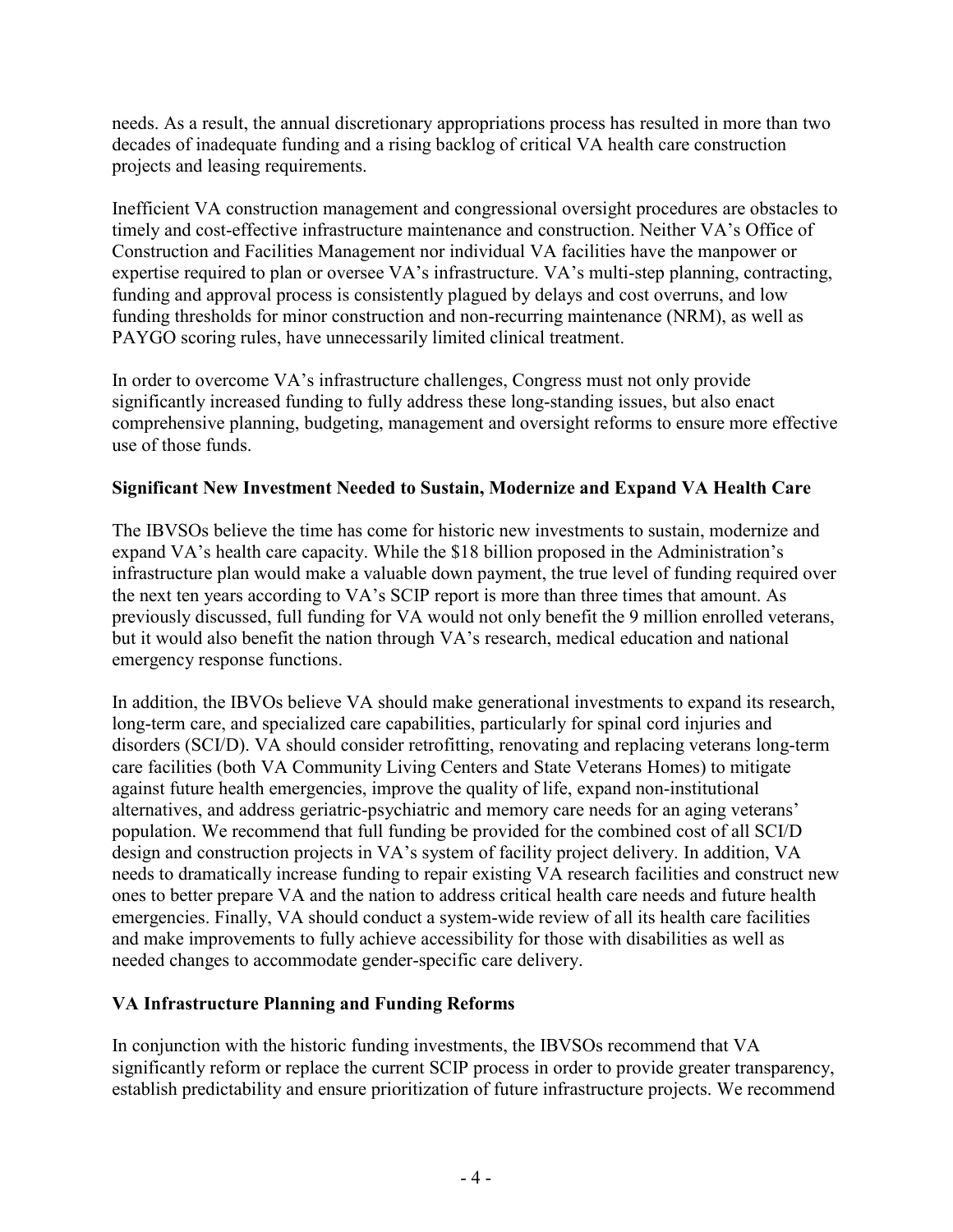that VA consider creating a two-track process for planning and funding construction projects: one for maintaining existing infrastructure and the other for realigning, modernizing and expanding health care capacity. This would function similar to how VA uses separate accounts for IT "Development" and IT "Operations and Maintenance."

To better plan and manage the maintenance, repair, renovation and replacement of existing health care facilities, VA should consider adopting proven planning and funding models used for capital infrastructure. For example, many cities and states—including California, Illinois and Michigan—require homeowner and condo associations to conduct engineering studies of their community's infrastructure to determine future maintenance and replacement costs, as well as the level of funding required to pay for those future costs. The associations are also required to have separate capital maintenance reserve accounts that have adequate funding to meet future infrastructure liabilities. A similar concept could be employed to create a VA infrastructure maintenance fund that would receive guaranteed annual funding sufficient to repair, renovate and replace existing VA hospitals, clinics and other medical facilities when needed. Further, Congress should provide VA with the statutory authority to use this funding for facility maintenance, repairs and replacements without needing specific congressional approval, except for very large projects above certain thresholds.

In terms of the realignment, modernization and expansion of its health care infrastructure, VA is currently in the early stages of the AIR process mandated by the VA MISSION Act. When this strategic planning process is completed in 2023, VA will have a new strategic plan detailing where and how VA health care facilities should be aligned to meet veterans' future care needs. We highly recommend VA fully engage stakeholders—veterans and VSOs—early and throughout this process and be fully transparent with its market capacity assessment data and analysis. The AIR process will only be successful if VA cultivates and maintains the confidence of the veterans who choose and rely on VA for their medical care.

Moving forward, VA should continue to have regular infrastructure reviews as part of the Quadrennial Veterans Health Administration Reviews that were mandated by Section 106 of the VA MISSION Act. The reviews must regularly produce a prioritized list of all VA health care construction projects to realign, modernize or expand capacity, together with the full estimated cost and schedule for completion of each project. In order to assure more adequate and predictable funding, Congress should consider providing advance appropriations for either the full amount of construction projects, or at least multiple years of advance appropriations, similar to how VA medical care receives advance appropriations.

#### **VA Construction Management and Oversight Reforms**

VA and Congress must also reform and streamline the contracting, management and oversight of VA maintenance and construction projects. To help limit costly delays between the design, bidding, and building phases, the IBVSOs recommend that VA consider employing new private sector contracting methods, such as integrated "design-build" model, which utilizes a single contractor for both the design and construction of a project. To further eliminate unnecessary delays, Congress should authorize the full scope and cost of construction projects upfront, rather than requiring new approvals and appropriations for each phase. We also recommend that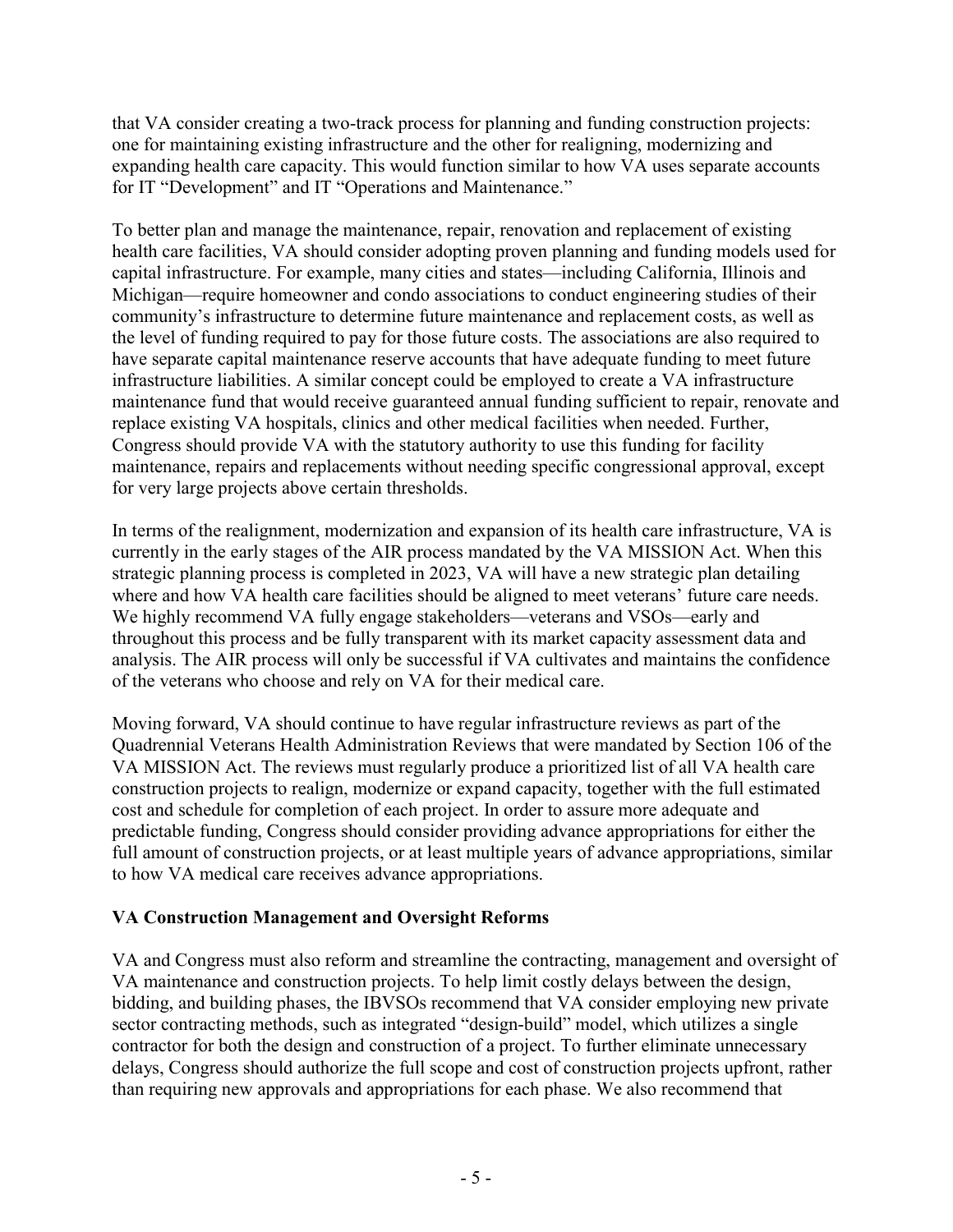Congress increase the thresholds for minor construction and non-recurring maintenance projects to allow greater autonomy by VISNs and VA medical centers over their local projects. In addition, Congress must modify PAYGO rules or enact legislation to change how VA leases are approved and scored to reflect the actual annual cost, rather than requiring offsets for the 10-year cost in the first year of the lease.

The IBVSOs recommend that VA increase its internal capacity to plan and manage infrastructure and construction projects by hiring additional personnel with subject matter expertise in the Office of Construction and Facilities Management, within each VISN and at every VA medical center. We also recommend that VA expeditiously implement the construction training curriculum and certification programming required by the VA MISSION Act. VA and Congress should consider utilizing the Army Corps of Engineers to manage some or all of VA's major construction projects, as well as private sector construction management services to increase timeliness and cost-effectiveness.

## **Human Capital**

 $\overline{a}$ 

Although personnel are not normally considered to be part of an organization's infrastructure, the lack of sufficient, competent professionals to run and maintain an organization certainly limits its capabilities. For example, if there is an insufficient number of health providers it decreases the VA's ability to meet veterans' demand for care in a timely manner. Likewise, insufficient nursing staff levels reduces the number of available beds and hinders their ability to properly care for patients.

According to the latest Veterans Health Administration (VHA) OIG report on Occupational Staffing Shortages, medical center directors identified 2,430 severe occupational staffing shortages across 277 occupations.[4](#page-5-0) This represents a decrease from 2,685 occupations in fiscal year (FY) 2019 and 3,068 occupations in FY 2018. The occupations of medical officer and nurse were the most cited occupations with severe occupational staffing shortages reported annually since 2014. Practical nurse was the most frequently reported hybrid Title 38 severe shortage occupation.

Due to the need to respond to the COVID-19 pandemic, VA relaxed hiring practices which produced thousands of new employees, including 3,300 physicians and more than 12,400 registered nurses in a short period of time. Despite these efforts, the number of vacant positions within the Department remains unacceptably high. According to VA's latest publicly available staffing data, the Department still has 39,118 vacancies which are broken down as follows.<sup>[5](#page-5-1)</sup>

| Veterans Health Administration   | 37,127 |
|----------------------------------|--------|
| Veterans Benefits Administration | 188    |
| National Cemetery Administration | 151    |
| VA Staff Offices                 | 1.651  |

<span id="page-5-0"></span><sup>4</sup> [OIG Determination of Veterans Health Administration's Occupational Staffing Shortages Fiscal Year 2020, dated](about:blank)  [September 23, 2020](about:blank)

<span id="page-5-1"></span><sup>5</sup> [VA-wide workforce data, In accordance with Public Law 115-182, the VA Mission Act of 2018, Section 505](about:blank)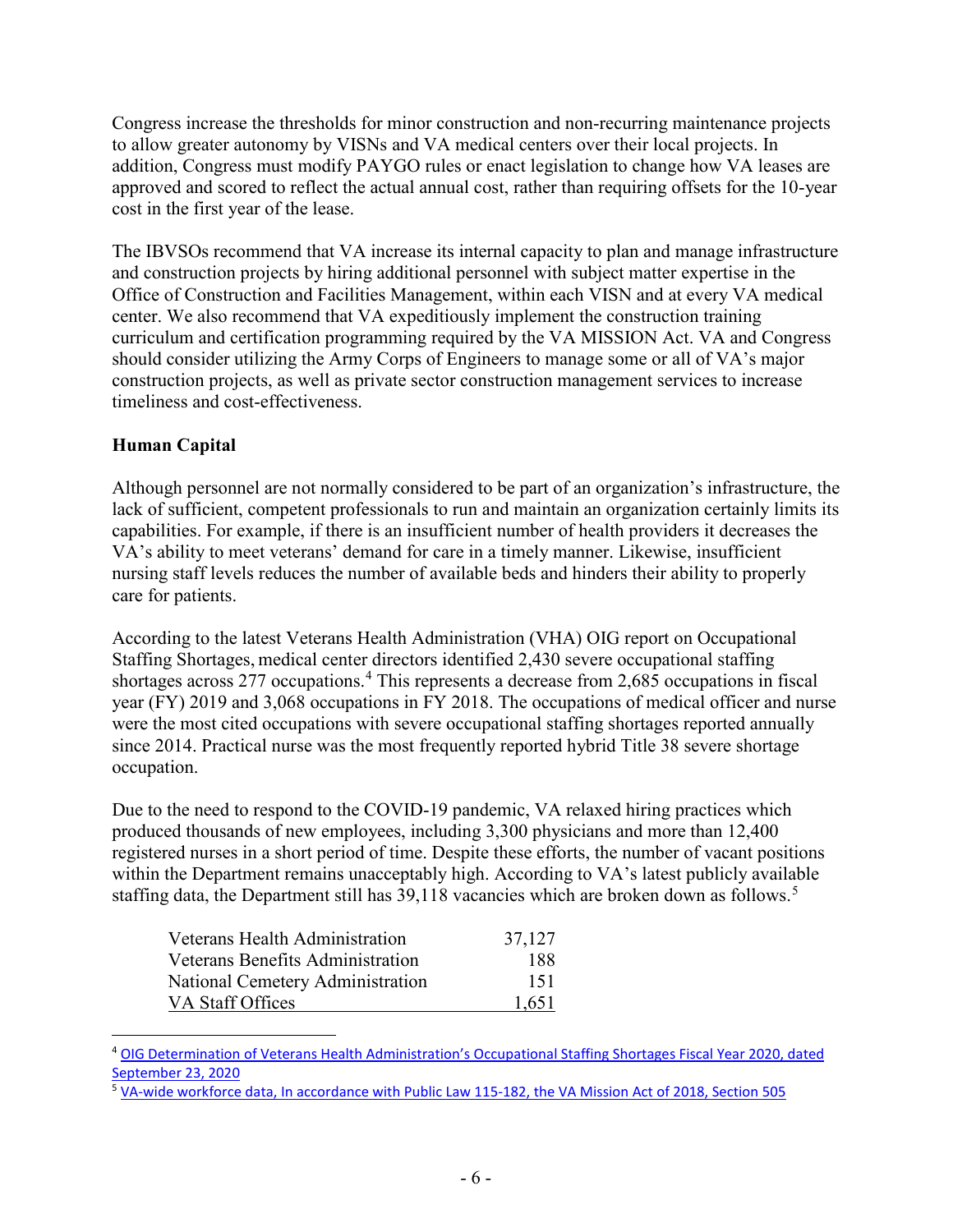#### **Total VA Vacancies 39,118**

VA's lack of adequate health personnel staffing levels is a multi-faceted problem. Since 2015, the VA OIG annual report on staffing shortages recommended VHA develop and implement staffing models, especially in critical need occupations. Staffing models that consider work activity, labor hours, collateral duties, employee's time spent on tasks, the ratio of staff members to veterans enrolled in a specific catchment area, and calculation of cost, would allow VA to better assess their current workforce, and forecast necessary coverage and growth needs in the future.

Effective succession planning is necessary for any organization looking to minimize staffing vacancies. A 2019 GAO report determined that one-third of VA employees who were onboarded as of September 30, 2017, would be eligible to retire by 2022. [6](#page-6-0) VA can do a better job tracking when positions will be vacant due to retirement, parental leave, or other predictable reasons. By being proactive and anticipating vacancy rates, along with projected estimates for increased demand for care in specific specialties and changes in the veteran population, VA can better manage employee retention and recruitment.

Adequate pay and compensation have the greatest impact on recruiting and retention of employees as well as their performance. Implementing the VA MISSION Act created and funded multiple opportunities for VA to explore alternative staffing models, as well as expand incentives to recruit and retain talented professionals and valuable nonclinical employees. Like any other health care system or major corporation, VA must stay abreast of the competition in the private sector. The cost of living through market assessments and additional studies can help ensure VA employees earn a salary that allows them to live and work within the communities they serve. Certain areas, like Hawaii, Alaska, California, and New York City, have an extremely high cost of living. Providing a specific locality pay formula that considers these extreme areas could make them more attractive and alluring, allowing VA to more easily fill their staffing vacancies.

Filling vacant positions is critical to ensuring that veterans can receive VA-provided care or receive earned VA benefits in a timely manner. Therefore, VA must request, and Congress must provide, sufficient funding and needed hiring authorities and incentives to allow the Department to expeditiously fill the nearly 40,000 existing vacant positions.

# **Systems of Support**

 $\overline{a}$ 

One of the most critical elements of building a better VA is ensuring the Department has a highly efficient information technology system (IT) that can respond to the needs of VA and the veterans it serves, as well as combat cyber security threats. The IBVSO's report outlining budget recommendations for FYs 2022 and 2023 includes a broad range of IT needs throughout the Department as a whole.<sup>[7](#page-6-1)</sup> These projects range from the ongoing Electronic Health Record Modernization project to accelerating and completing the Board of Veterans Appeals Case Flow system. In recent years, Congress has provided the Department considerable funding to upgrade its IT systems but always fell short of what was actually needed to complete large costly but

<span id="page-6-0"></span><sup>6</sup> [GAO-14-215, Federal Workforce: Recent Trends in Federal Civilian Employment and Compensation](about:blank)

<span id="page-6-1"></span><sup>7</sup> [The Independent Budget; Fiscal Years 2022 and 2023 for the Department of Veterans Affairs](about:blank)